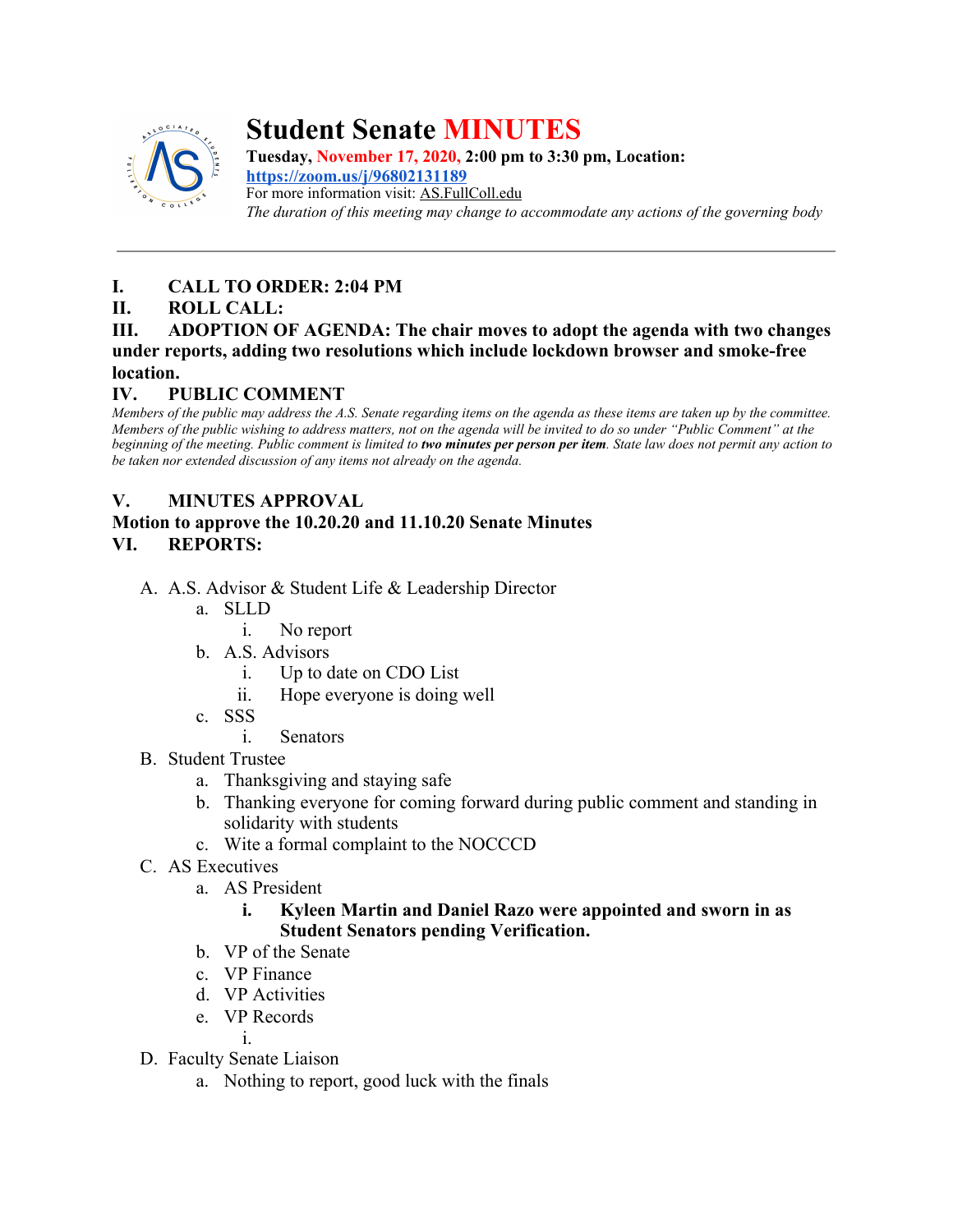#### **VIII. STANDING COMMITTEE & TASK FORCE REPORTS:**

- A. Research, Planning, and Resolutions
	- a. Resolutions for smoke-free college campus

#### **Motion to approve the Smoke-Free campus resolution (G. DeVries). Motion passes unanimously.**

- b. Resolution for lock-down security
	- i. Will be
- B. Finance Committee
- C. Judicial
	- a. *Motion to approve Audrey Lee, Eileen Stephans, and Gareth Waughan to the Judicial Committee (M. DeVries).*

# *b. Motion to approve the POLI SCI BOOK CLUB CONSTITUTION (G. DeVries).*

*Motion to approve all MSPs under the Judicial Committee (G. DeVries).*

- D. Activities
- E. Elections
- F. A.S. Newsletter
- G. Constitution & By-Laws Revisions

## **IX. UNFINISHED BUSINESS**

A. End of Semester Survey Final Review

**Motion to approve the survey with the changes listed. (T. Cruz). Motion passes; vote list will be attached**

## **X. NEW BUSINESS:**

- A. Winter Retreat
	- a. Interest
	- b. Settle on a date

## **Motion to extend the time by 10 minutes (G. DeVries).**

- B. Senator of the Month Winners
	- a. August/September Urooj Naveed and Kennedy DeVries
	- b. October Grant DeVries and Karla Lopez

## **XI. ANNOUNCEMENTS**

- **- Nov. 23rd RPR meeting**
- **- Constitution and Bylaws Meeting Nov. 19th from 2-3:30**
- **- Activities Meeting Nov. 18th from 2:00 3:00**
- **XII. ADJOURNMENT: 3:40 PM**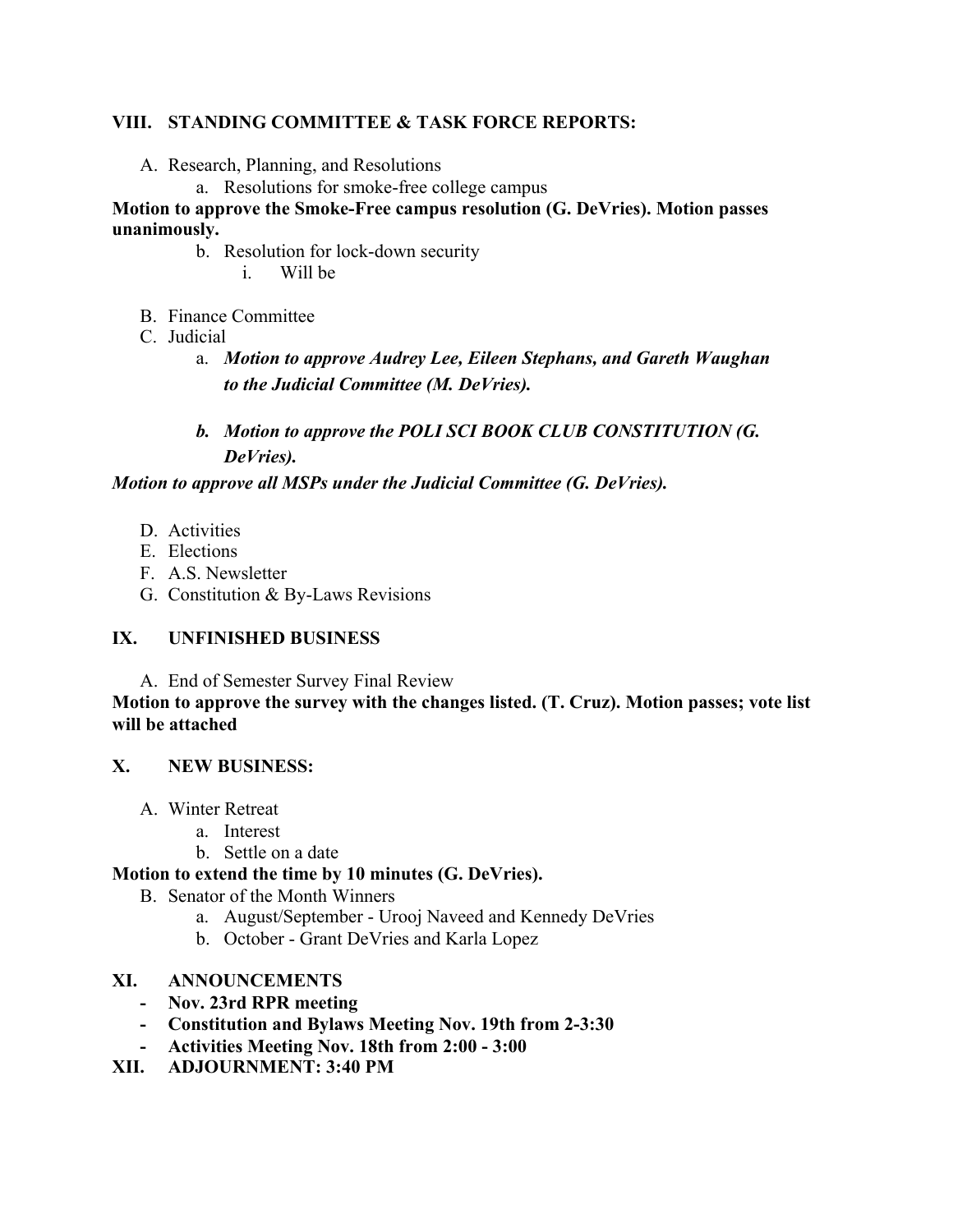| <b>Senator Name</b>    | <b>Survey vote</b> |
|------------------------|--------------------|
| Adamo, Lauren          | abstain            |
| Aquirre, Lucas         | yea                |
| Arpon, Malia           | vea                |
| Bender, Crystal        | yea                |
| Brewster, Sheree       | yea                |
| Brito, Giselle         | abstain            |
| DeVries, Grant         | nay                |
| DeVries, Kennedy       | nay                |
| Farias, Alexandra      | yea                |
| Garavito, Emandra      | yea                |
| Garcia, Omar           | yea                |
| Hohbein, Cristian      | yea                |
| Lee, Audrey            | abstain            |
| Leong, Courtney        | yea                |
| Lopez, Karla           | abstain            |
| Martin, Nikita         | yea                |
| McGrady, Liam          | abstain            |
| Monroy Zuniga, Anthony | abstain            |
| Naveed, Urooj          | nay                |
| Ritchie, Dwight        | yea                |
| Stephans, Eileen       | yea                |
| Tran, Duc Dat          | yea                |
| Tusken, Ekaterina      | yea                |
| Waughan, Gareth        | yea                |
|                        |                    |
|                        |                    |
|                        |                    |
|                        |                    |
| Ueno, Logan            | abstain            |
| DeVries, Madison       | Nay                |
| Chen, Kyle             | abstain            |
| Cruz, Tina             | yea                |
| Reyes, Chloe Jane      |                    |